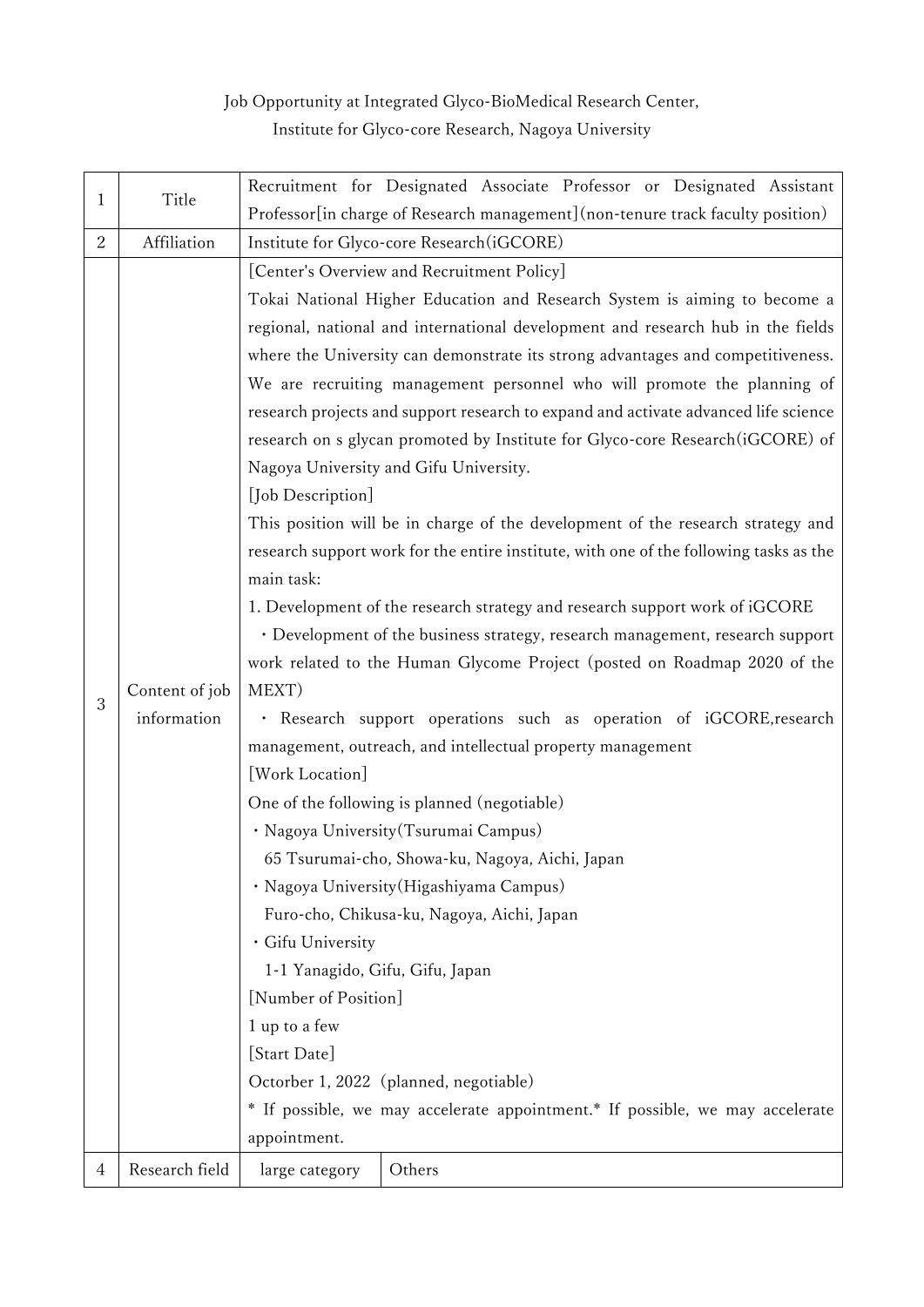|   |                | small category                    | Research planning, Research support                                                |
|---|----------------|-----------------------------------|------------------------------------------------------------------------------------|
|   |                | Full-time                         |                                                                                    |
|   |                | Until March 31, 2025              |                                                                                    |
|   | Employment     |                                   | (Whether or not to renew is judged based on the amount of work at the end of the   |
| 5 | status         |                                   | contract period, work performance, attitude, ability, management status of the     |
|   |                |                                   | Tokai National Higher Education and Research System, progress status of the        |
|   |                |                                   | business being engaged, continuation of the project, budget status, etc.)          |
|   |                | Qualifications:                   |                                                                                    |
|   |                |                                   | 1. Holds a Ph.D. (or equivalent diploma conferred overseas) or has more than 5     |
|   |                |                                   | years of experience in companies                                                   |
|   |                |                                   | 2. Has willingness in plannnng research project and research support work.         |
|   |                |                                   |                                                                                    |
|   |                |                                   | Applicants with experience in any of the following are especially welcome          |
| 6 | Qualifications |                                   | · Has more than 3 years of experience working as a research                        |
|   |                |                                   | administrator(including similar jobs) at universities or research institutes       |
|   |                |                                   | · Has more than 5 years of experience in research or related work at private       |
|   |                | companies, etc.                   |                                                                                    |
|   |                |                                   | · Has experience in intellectual property management such as patents at            |
|   |                |                                   | universities or private companies, etc.                                            |
|   |                | [Working Conditions and Benefits] |                                                                                    |
|   |                |                                   | (*conditions and benefits are determined by the employment and payroll             |
|   | Compensation   | regulations of the THERS)         |                                                                                    |
|   |                |                                   | · Working Hours: 38 hours and 45 minutes per week, 7 hours and 45 minutes per      |
|   |                | day                               |                                                                                    |
|   |                |                                   | · Holidays: Saturdays, Sundays, national holidays, year-end and new year holidays, |
|   |                | and summer holidays               |                                                                                    |
|   |                |                                   | · Salaries and Benefits: determined by the payroll regulations (annual salary      |
|   |                | system)                           |                                                                                    |
|   |                |                                   | - Annual salary examples (The amounts listed below are only examples provided in   |
| 7 |                |                                   | the regulations and do not relate to this position.)                               |
|   |                | Case 1 Assistant Profecer         |                                                                                    |
|   |                | -- Minimum*: JPY 3,300,000        |                                                                                    |
|   |                | -- Maximum*: JPY 6,840,000        |                                                                                    |
|   |                | Case 2 Associate Profecer         |                                                                                    |
|   |                | -- Minimum*: JPY 7,200,000        |                                                                                    |
|   |                | -- Maximum*: JPY 9,240,000        |                                                                                    |
|   |                |                                   | *The minimum and maximum amounts will vary depending on performance.               |
|   |                | $\bullet$                         | Social Insurance: MEXT mutual union, unemployment insurance and                    |
|   |                | occupational injury insurance     |                                                                                    |
|   |                |                                   | (Employed as a Designated Associate Professor or a Designated Lecturer or a        |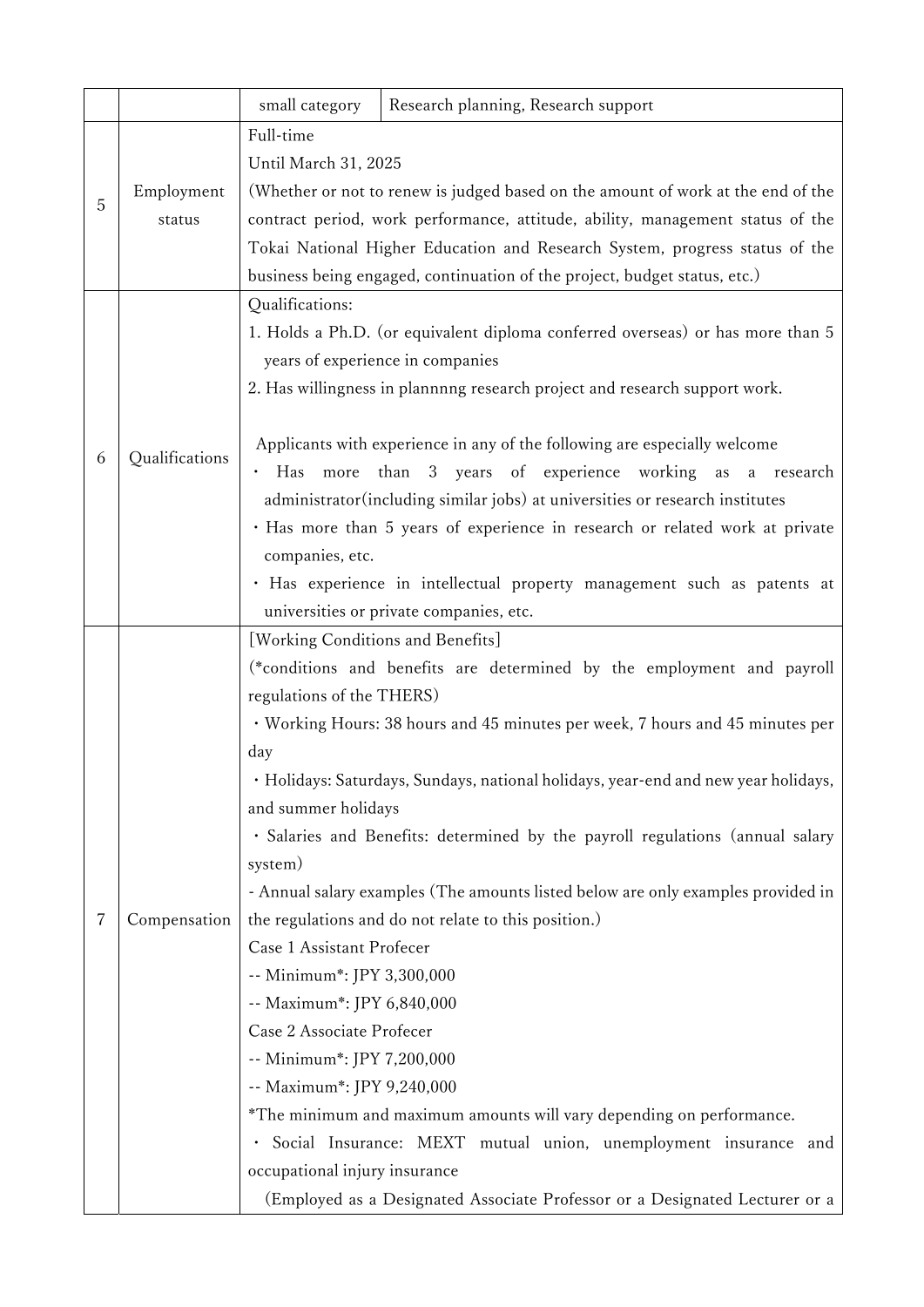|   |                                | Designated Assistant Professor)                                                        |
|---|--------------------------------|----------------------------------------------------------------------------------------|
|   |                                |                                                                                        |
|   |                                |                                                                                        |
|   |                                |                                                                                        |
|   |                                |                                                                                        |
|   |                                |                                                                                        |
|   | Application<br>period          | Closing date for receipt of applications is 5:00 p.m. on July 29, 2022.                |
| 8 |                                | Even before the deadline, we will make appropriate selections, and the deadline will   |
|   |                                | be decided as soon as the hires are decided.                                           |
|   |                                | Applications to include the following submitted on an A4-size paper                    |
|   |                                | 1. Curriculum Vitae (CV) (with a photo, telephone number and email address)            |
|   |                                | (refer to the attachment).                                                             |
|   |                                | 2. Resume of work experiences (refer to the attachment)                                |
|   |                                | 3. Experience related to research support work, etc. (free format. Please briefly      |
|   |                                | describe the work you have experienced so far.)                                        |
|   |                                | 4. Record of academic achievements (free format. classify into original papers,        |
|   |                                | review papers, books, external funds, patents, etc., and specify whether or not the    |
|   |                                | papers are peer-reviewed.)                                                             |
|   |                                | 5. Description of your expectations and hopes in working as a member of the            |
|   |                                | institute (free format. approximately 500 words)                                       |
|   |                                | 6. Contact details of two (2) references: include names, affiliations, contact         |
|   |                                | information (telephone numbers, email addresses.                                       |
|   | Application                    | 7. Written oath (refer to the attachment)                                              |
|   | $/s$ election<br>/notification | 8. Declaration of applicable specific categories, Flowchart for Determining            |
| 9 |                                | Applicable Categories (refer to the attachment)                                        |
|   | of result                      |                                                                                        |
|   | /contact<br>details            | 9. Confirmation Letter regarding the Applicability of the Specific Categories for      |
|   |                                | Compliance with Article 25(1) and (2) of the Foreign Exchange and Foreign              |
|   |                                | Trade Act (refer to the attachment)                                                    |
|   |                                |                                                                                        |
|   |                                | In November 2021, in accordance with the clarification of the scope of control for     |
|   |                                | "deemed exports"                                                                       |
|   |                                | under the Foreign Exchange and Foreign Trade Act ("FEFTA"), some provision of          |
|   |                                | sensitive                                                                              |
|   |                                | technology to faculty members and students by universities and research                |
|   |                                | institutions has become                                                                |
|   |                                | subject to control under the FEFTA. Consistently with this change, when applying       |
|   |                                | for faculty positions                                                                  |
|   |                                | or to study at the University, faculty, staff, and students will be required to submit |
|   |                                | a "Declaration of applicable specific categories" based on the "Flowchart for          |
|   |                                | determining applicable specific categories."                                           |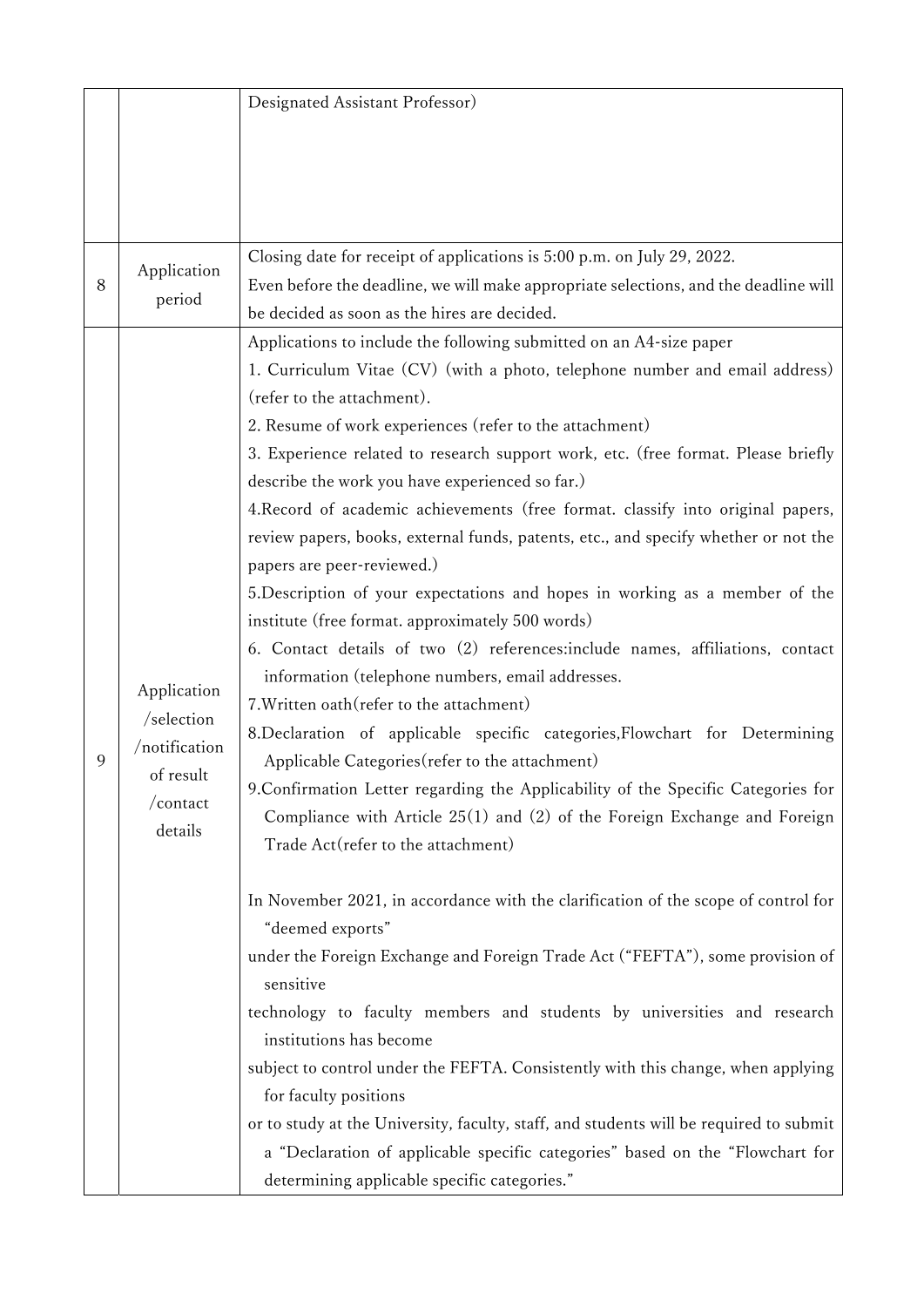| Faculty, staff, and some students will also be required to submit a "Letter of       |
|--------------------------------------------------------------------------------------|
| confirmation" at the time                                                            |
| of their recruitment or admission.                                                   |
|                                                                                      |
| Please mail or e-mail the above documents.                                           |
| *Attachment<br>https://nuss.nagoya-u.ac.jp/s/9EC9BpQ7FMsZrco                         |
|                                                                                      |
| (Submission Destination)                                                             |
| Tokai National Higher Education and Research System,                                 |
| Research Strategy Department,                                                        |
| Furo-cho, Chikusa-ku, Nagoya, Aichi, Japan.                                          |
|                                                                                      |
| Please write in front of the envelope, "Institute for Glyco-core Research (iGCORE)   |
| Application Form(Research Management) contained", and send it to the above           |
| address by registered mail. Applications will not be returned once accepted. In      |
| accordance with the THERS, your personal information is used only for the            |
| purposes of screening and will not be used for any other purposes.                   |
| In case of e-mail, please write the title "Research management Application           |
| (Name)".                                                                             |
|                                                                                      |
| (Screening Process, Notification)                                                    |
| Results of the formal screening will be notified to successful applicants by post or |
| by email within one month after the close of recruitment period. Shortlisted         |
| candidates will be given a chance to make their presentations                        |
| and undergo a formal interview.                                                      |
| Date of Interview: August 8 to 26, 2022 (planned)                                    |
|                                                                                      |
| (In the interview, applicants will be questioned on the degree of their              |
| understanding of Tokai National Higher Education and Research System, research       |
| promotion efforts of the Center, and demonstrable evidence of individual             |
| responsibilities, collaboration and interpersonal communications skills.)            |
| Note: All travel/accommodation expenses and other incidental expenses incurred       |
| for the interview will be borne by the applicant.                                    |
|                                                                                      |
| (Contact)                                                                            |
| Tokai National Higher Education and Research System,                                 |
| Research Strategy Department, Research Organization Administration Division,         |
| Kojima Sachiyo                                                                       |
| email: igcore-syomu_at_adm.nagoya-u.ac.jp                                            |
| (Please replace $_{at}$ with $\omega$ when sending an email.)                        |